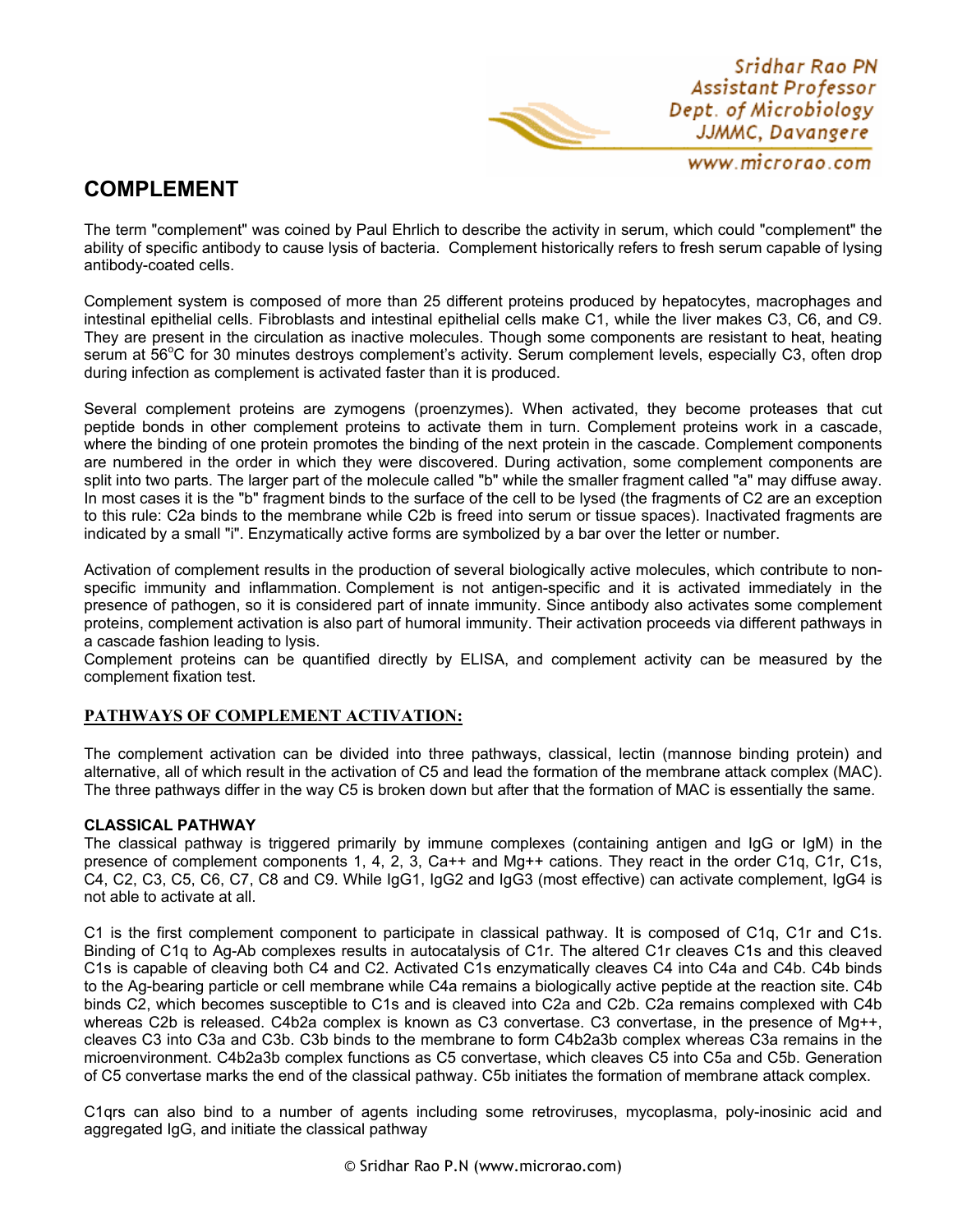

### **ALTERNATIVE PATHWAY:**

Alternate pathway is so called because it bypasses the requirement of antigen-antibody complex, C1, C2 and C4 components. It begins with the spontaneous activation of C3 in serum and requires Factors B and D and Mg++, all present in normal serum. A C3b-like molecule (C3i) is generated by slow hydrolysis of native C3. C3i binds factor B, which is cleaved by Factor D to produce C3iBb. C3iBb cleaves native C3 into C3a and C3b. C3b binds factor B, which is again cleaved by Factor D to produce C3bBb (now C3 convertase).

 $C3 \rightarrow C3i$  $\text{C3i} + \text{Factor B} \xrightarrow{\text{Factor D}} \text{C3iBb}$  $C3 \frac{C3iBb}{D}C3a+C3b$  $C3b + Factor B \longrightarrow C3bB$ C3bB Factor D > C3bBb (C3 convertase)

**Note:** If the generation of C3 convertase is difficult to follow, one may simply assume that C3 is spontaneously broken in serum to C3b, which is acted upon by Factor B to form C3bB. This is then cleaved by Factor D to form C3bBb.

C3b has very short life and unless stabilized by membrane or molecule present on many pathogens, it is quickly inactivated. In the absence of such a molecule, it binds quickly to RBCs via the C3b receptor (CR1), and decay accelerating factor (DAF) prevents the binding of Factor B. Another serum protein, factor H, can displace factor B and bind to C3b. Binding of factor H makes C3b more susceptible to factor I, which then cleaves it into many fragments (iC3b, C3d, C3e). C3 convertase generated in the classical pathway is also regulated by DAF, CR1 and Factor I.

Certain bacteria or their products such as peptidoglycan and polysaccharides can stabilise C3b. Thus, C3b bound to such a surface becomes relatively resistant to the action of factor I. Binding of another protein, properdin, further stabilizes this complex. Hence the alternative pathway is also known as the properdin pathway. Stabilized C3 convertase cleaves more C3 and produces C3bBb3b complex (C5 convertase), which cleaves C5 into C5a and C5b. C5b initiates the formation of membrane attack complex.

The alternative pathway provides a means of non-specific resistance against infection without the participation of antibodies and hence provides a first line of defence against a number of infectious agents. Some of the microbial components, which can activate the alternative complement cascade, include lipopolysaccharide (LPS) from Gram negative outer membranes (mainly Neisseria), teichoic acid from Gram positive cell walls, certain viruses, parasites, heterologous red cells, zymosan from fungal and yeast cell walls and some parasite surface molecules. Aggregated immunoglobulins (particularly IgA), cobra venom factor (CVF) and other proteins (e.g. proteases, clotting pathway products) also can activate the alternative pathway.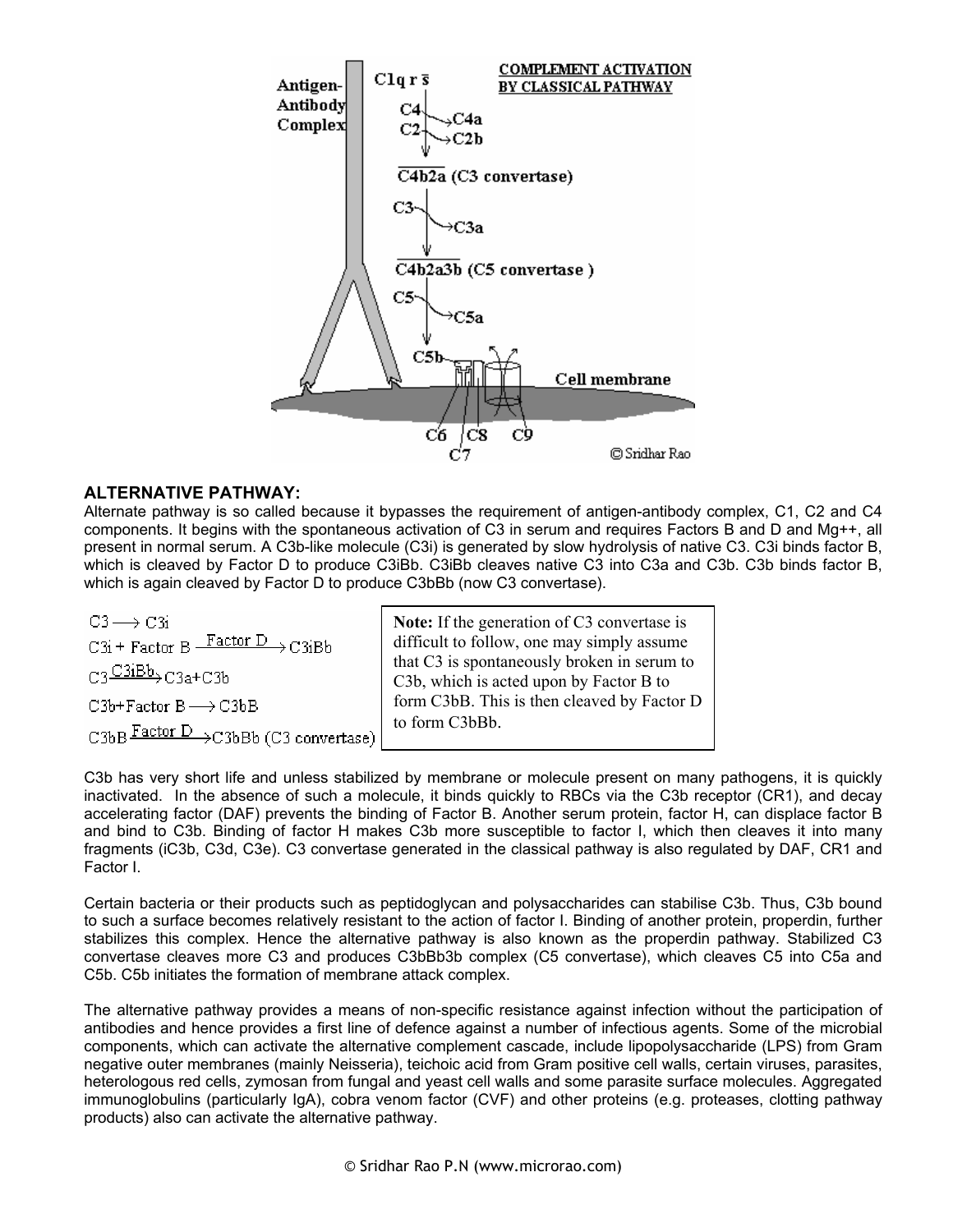

#### **LECTIN PATHWAY:**

C4 activation can be achieved without antibody and C1 participation via the lectin pathway. Three proteins initiate this pathway namely a mannan-binding lectin/protein (MBL), and two mannan-binding lectin-associated serine proteases (MASP and MASP2), all present in normal serum. MBL binds to certain mannose residues on many bacteria and subsequently interacts with MASP and MASP2. The MBL-MASP-MASP2 complex is similar to Ab-C1qrs complex (of classical pathway) and leads to activation of C4, C2 and C3. The rest follows as in classical pathway.

#### **FORMATION OF MAC:**

C5 convertase, generated by any of the pathways described above, cleaves C5 into C5a and C5b. C5b instantaneously binds C6 and subsequently C7 to yield a hydrophobic C5b67 complex, which attaches quickly to the plasma membrane. Subsequently, C8 binds to this complex and causes the insertion of several C9 molecules. The insertion of membrane attack complex causes formation of a hole (100 Å) in the membrane thus lysing the cell. If complement is activated on an antigen without a lipid membrane to which the C567 can attach, the C567 complex may bind to nearby cells and initiate bystander lysis.

### **REGULATION OF COMPLEMENT ACTIVATION:**

C1 Inhibitor (also known as serpin) inhibits the production of C3b by combining with and inactivating Cq1rs complex. This prevents formation of the C3 convertase, C4b2b.

Protein H inhibits the production of C3b by inhibiting the binding of Factor B to membrane-bound C3b, thereby preventing cleavage of B to Bb and production of the C3 convertase, C3bBb. Factor I inhibits the production of C3b by cleaving C3b into inactive forms.

Regulatory proteins promote or inhibit complement activity and protect self cells from lysis. C5b67 can bind indiscriminately to any cell membrane leading to their lysis. Such an indiscriminate damage to by-standing cells is prevented by protein S (vitronectin) that binds to C5b67 complex and blocks its indiscriminate binding to cells other than the primary target.

Decay accelerating factor (DAF) accelerates breakdown of C3 convertase. Homologous restriction factor (HRF) prevents insertion of C8 and C9 into membranes.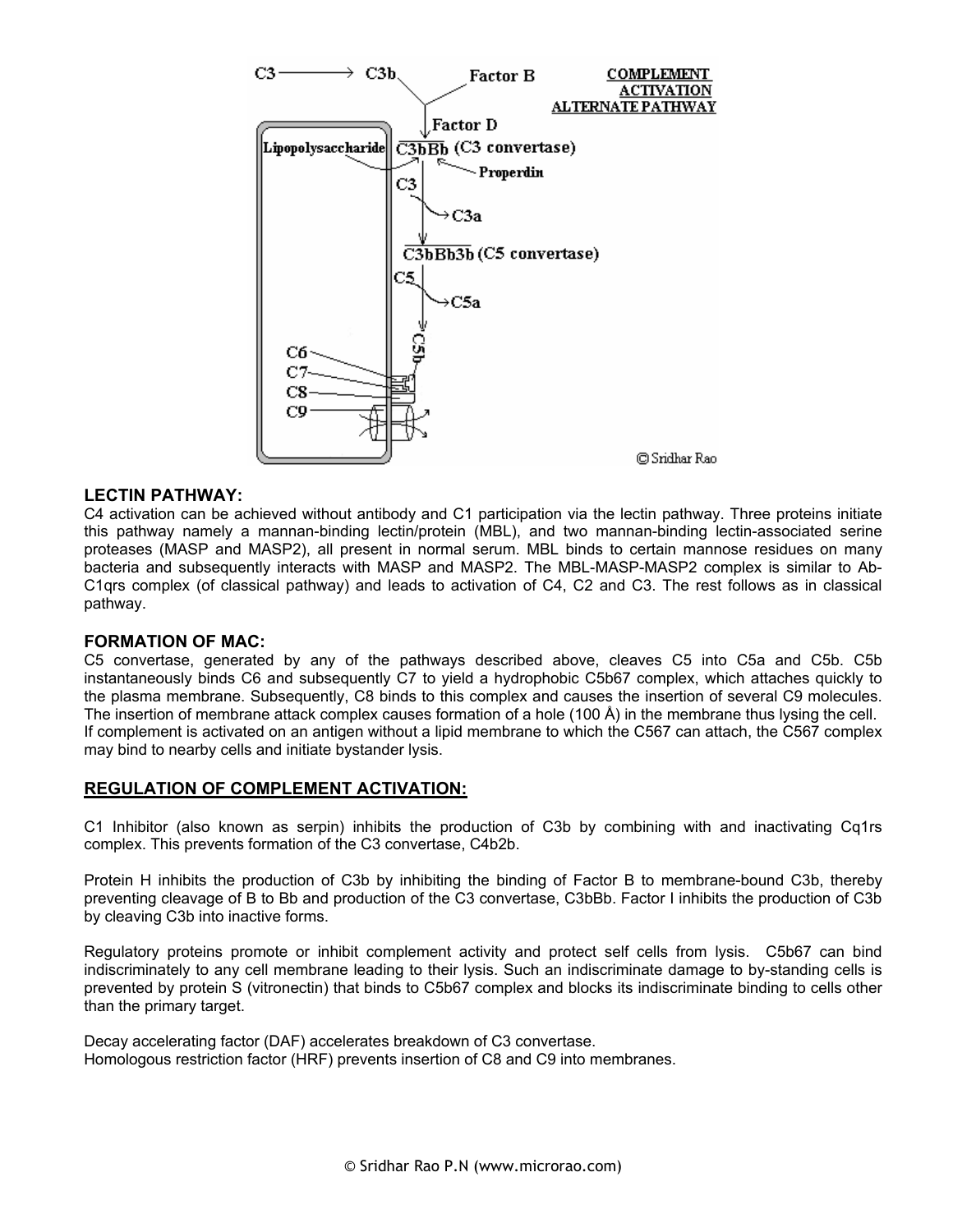### **SIGNIFICANCE OF COMPLEMENT ACTIVATION:**

### **Lysis of cells:**

The MAC that inserts itself into the membrane causes the cell to lyse. It may also cause the bystanding cells to lyse. Gram positive bacteria, which are protected by their thick peptidoglycan layer, bacteria with a capsule or slime layer around their cell wall, or non-enveloped viruses are less susceptible to lysis.

### **Inflammation and Phagocytosis:**

- C2b generated during the classical pathway of C activation causes vascular permeability and oedema.
- C4a, C3a and C5a are all anaphylotoxins, which cause basophil/mast cell degranulation and smooth muscle contraction.
- C5a and MAC (C5b67) are both chemotactic.
- C5a is also a potent activator of neutrophils, basophils and macrophages and thus amplifies inflammation.
- It also causes induction of adhesion molecules on vascular endothelial cells and hence promotes diapedesis.
- C3b and C4b act as opsonins on the surface of microorganisms and promote phagocytosis.

#### **Other:**

Complement also helps to rid the body of antigen-antibody complexes. C3b receptors are present on RBCs, which pick up complement-coated immune complexes and deliver them to the Kupffer cells in the liver. This is called Immune adherence. The classic complement pathway appears to be important in the dissolution of immune complexes.

Certain viruses are neutralized after interaction with antibody and complement components.

C2a can be converted to C2 kinin, which regulates blood pressure by causing blood vessels to dilate.

They contribute to Type II hypersensitivity (incompatible blood transfusion, haemolytic disease of the newborn, autoimmune haemolytic anaemia and hyperacute graft rejection) and Type III hypersensitivity (Arthus reaction, Serum sickness, Poststreptococcal glomerulonephritis, Autoimmune disease and Rheumatoid arthritis)

| <b>Complement</b>                 | <b>Biological activity</b>                                                                                                                                                                                                                       | <b>Effect</b>                                      |
|-----------------------------------|--------------------------------------------------------------------------------------------------------------------------------------------------------------------------------------------------------------------------------------------------|----------------------------------------------------|
| C <sub>2</sub> b                  | Accumulation of body fluids                                                                                                                                                                                                                      | Oedema                                             |
| C <sub>3a</sub> , C <sub>4a</sub> | Degranulation of mast cells and basophils, inceases vascular<br>Immunoregulation<br>permeability, smooth muscle contraction                                                                                                                      |                                                    |
| C <sub>3</sub> b                  | Opsonisation and activation of phagocytes                                                                                                                                                                                                        | Phagocytosis                                       |
| C <sub>4</sub> b                  | Opsonisation                                                                                                                                                                                                                                     | Phagocytosis                                       |
| C <sub>5a</sub>                   | Basophil and mast cell activation, enhanced vascular permeability,<br>smooth muscle contraction, chemotaxis, neutrophil aggregation,<br>Oxidative metabolism stimulation, stimulation of leukotriene<br>release and induction of helper T-cells. | Inflammation,<br>anaphylaxis,<br>Immunoregulation. |
| C5b67                             | Chemotaxis; attachment to other cell membranes.                                                                                                                                                                                                  | Inflammation and lysis<br>of bystander cells.      |

### **DEFICIENCY OF COMPLEMENT:**

Deficiency defects are transmitted as phenotypically autosomal-recessive traits. Genetic deficiencies in the alternative pathway are very rare. Deficiency of properdin is X-linked. Deficiency of the C1 inhibitor is inherited as an autosomal dominant. All patients with complement deficiency are more or less unduly susceptible to infection and to development of immune complex disease.

| <b>DEFICIENCY</b>                                                                     | <b>CLINICAL CORRELATION</b>                                                 |
|---------------------------------------------------------------------------------------|-----------------------------------------------------------------------------|
| C3 (any pathway)                                                                      | Autoimmune collagen vascular disease, susceptibility to infectious diseases |
| <b>Classical pathway</b>                                                              |                                                                             |
| C <sub>1</sub> q, C <sub>1</sub> r, C <sub>1s</sub> , C <sub>4</sub> , C <sub>2</sub> | Autoimmune collagen vascular disease, susceptibility to infectious diseases |
| <b>Alternate pathway</b>                                                              |                                                                             |
| Factor B                                                                              | Meningococcemia                                                             |
| Factor D                                                                              | Recurrent pyogenic infections                                               |
| Properdin                                                                             | Recurrent pyogenic infections, Meningococcemia                              |